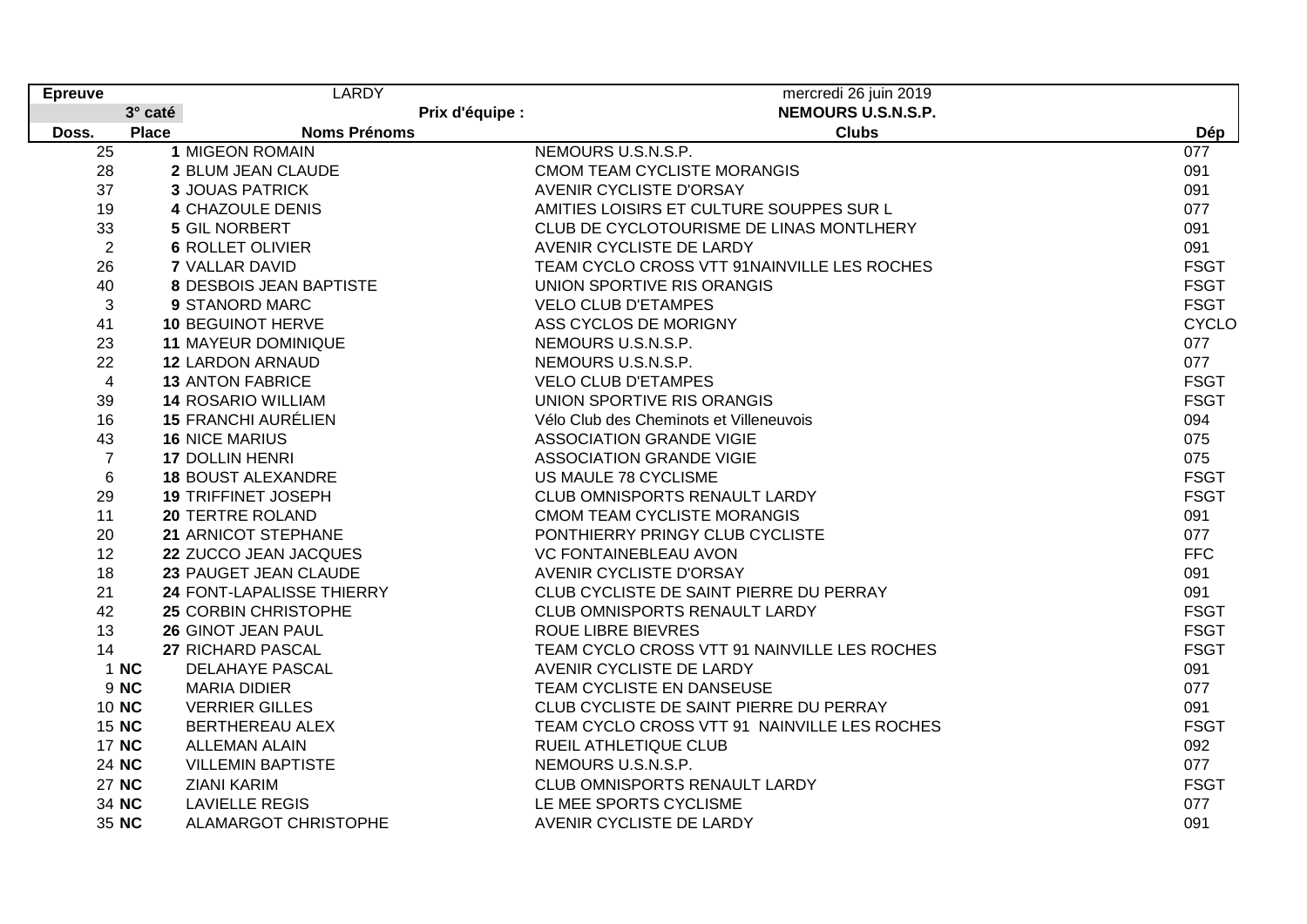36 NC LAMBOTTE JEROME UNION VELOCIPEDIQUE STE GENEVIEVE DES BOIS<br>38 NC MATTHIEU GREOFFREY UNION SPORTIVE RIS ORANGIS **UNION SPORTIVE RIS ORANGIS**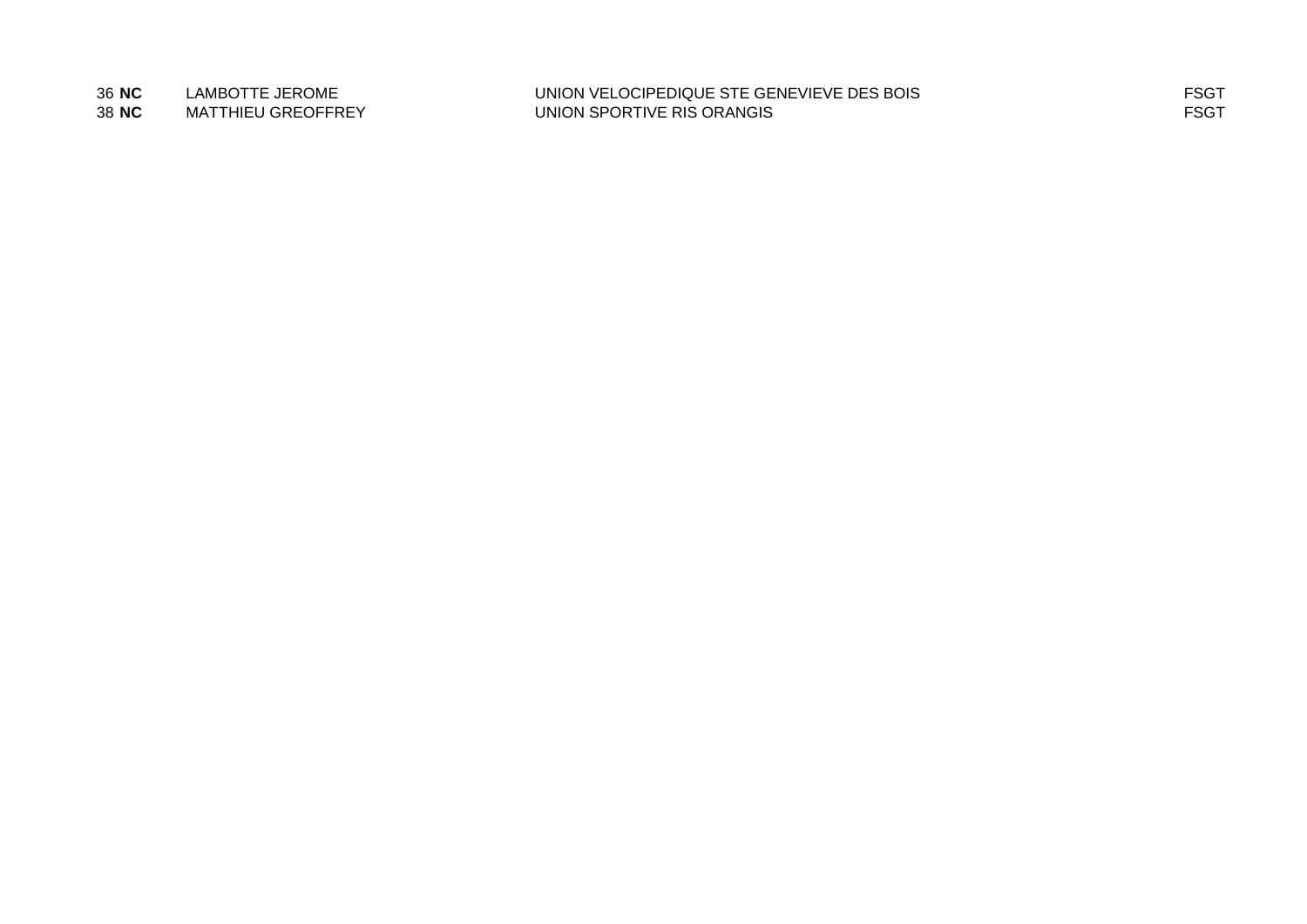| Epreuve |              | <b>LARDY</b>                    |                 | mercredi 26 juin 2019                             |     |
|---------|--------------|---------------------------------|-----------------|---------------------------------------------------|-----|
|         | 4° caté      |                                 | Prix d'équipe : | AIRPORT ASSOCIATION OLYMPIQUE CYCLISTE DE WISSOUS |     |
| Doss.   | <b>Place</b> | <b>Noms Prénoms</b>             |                 | <b>Clubs</b>                                      | Dép |
| 109     |              | 1 RENAUD DOMINIQUE              |                 | AIRPORT ASSOCIATION OLYMPIQUE CYCLISTE DE WISSOUS | 091 |
| 124     |              | 2 CHOISNE ALAIN                 |                 | <b>EQUIPE CYCLISTE VELIZY 78</b>                  | 078 |
| 129     |              | <b>3 BLUM PATRICK</b>           |                 | <b>CMOM TEAM CYCLISTE MORANGIS</b>                | 091 |
| 138     |              | <b>4 TERIN PASCAL</b>           |                 | AVENIR CYCLISTE DE LARDY                          | 091 |
| 120     |              | <b>5 LE MOIGNE ERIC</b>         |                 | RED STAR CLUB DE CHAMPIGNY                        | 094 |
| 101     |              | <b>6 LETAILLEUR LIONEL</b>      |                 | AVENIR CYCLISTE DE LARDY                          | 091 |
| 131     |              | <b>7 ROSE ALAIN</b>             |                 | AIRPORT ASSOCIATION OLYMPIQUE CYCLISTE DE WISSOUS | 091 |
| 134     |              | 8 AUTISSIER JOEL                |                 | CLUB CYCLISTE DE SAINT PIERRE DU PERRAY           | 091 |
| 122     |              | <b>9 LESAULT ALAIN</b>          |                 | CLUB CYCLISTE MENNECY VILLEROY                    | 091 |
| 140     |              | <b>10 BERNABEI ROLAND</b>       |                 | AIRPORT ASSOCIATION OLYMPIQUE CYCLISTE DE WISSOUS | 091 |
| 142     |              | <b>11 GEORGES LUDOVIC</b>       |                 | AVENIR CYCLISTE DE LARDY                          | 091 |
| 107     |              | <b>12 MALON DOMINIQUE</b>       |                 | ASS. CYCLOTOURISTE VOVEENNE                       | 028 |
| 102     |              | 13 BADIA REGIS                  |                 | AVENIR CYCLISTE DE LARDY                          | 091 |
| 115     |              | <b>14 FEVRIER DOMINIQUE</b>     |                 | <b>CLUB CYCLISTE MENNECY VILLEROY</b>             | 091 |
| 103     |              | <b>15 HOUIVET FREDERIC</b>      |                 | AVENIR CYCLISTE DE LARDY                          | 091 |
| 136     |              | <b>16 GRIMAULT BENOIT</b>       |                 | AIRPORT ASSOCIATION OLYMPIQUE CYCLISTE DE WISSOUS | 091 |
| 119     |              | <b>17 GROUARD GILLES</b>        |                 | CLUB CYCLISTE MENNECY VILLEROY                    | 091 |
| 132     |              | <b>18 TAURAND JEAN FRANCOIS</b> |                 | CLUB CYCLISTE DE SAINT PIERRE DU PERRAY           | 091 |
| 130     |              | <b>19 CIESIELSKI PASCAL</b>     |                 | CLUB CYCLISTE MENNECY VILLEROY                    | 091 |
| 116     |              | 20 GARNERO PASCAL               |                 | OLYMPIQUE CYCLO CLUB D'ANTIBES                    | 006 |
| 104     |              | 21 WEGGENER PIHILIPPE           |                 | UNION SPORTIVE PEGOMAS                            | 006 |
| 126     |              | 22 HERVO CLAUDE                 |                 | <b>AVENIR CYCLISTE D'ORSAY</b>                    | 091 |
| 143     |              | 23 LE MER ERIC                  |                 | AVENIR CYCLISTE DE LARDY                          | 091 |
| 127     |              | 24 GUILLOUX DANIEL              |                 | <b>AVENIR CYCLISTE D'ORSAY</b>                    | 091 |
| 121     |              | 25 RAUSCHER JEAN PIERRE         |                 | CLUB CYCLISTE MENNECY VILLEROY                    | 091 |
| 105     |              | 26 DEZALLE LUC                  |                 | CLUB SPORTIF DE MAINVILLIERS CYCLISME             | 028 |
| 106     |              | 27 DAVID JACQUES                |                 | A.C.B.B.                                          | 092 |
| 113 NC  |              | DORVAL DOMINIQUE                |                 | CLUB CYCLISTE MENNECY VILLEROY                    | 091 |
| 123 NC  |              | PLAZA OLIVIER                   |                 | <b>CSM PUTEAUX</b>                                | 092 |
| 125 NC  |              | <b>VALERI ROBERT</b>            |                 | CLUB CYCLISTE MENNECY VILLEROY                    | 091 |
| 128 NC  |              | <b>WYSOCKA JEAN-MICHEL</b>      |                 | VOISENON A.S.C. CYCLOSPORT                        | 077 |
| 133 NC  |              | JONCART JEAN MICHEL             |                 | <b>CMOM TEAM CYCLISTE MORANGIS</b>                | 091 |
| 135 NC  |              | <b>FONTAINE RICHARD</b>         |                 | CLUB CYCLISTE DE SAINT PIERRE DU PERRAY           | 091 |
| 139 NC  |              | <b>FERRE RENE CLAUDE</b>        |                 | VELO CLUB DE VILLEJUST                            | 091 |
| 141 NC  |              | <b>RAMOS ERIC</b>               |                 | <b>CMOM TEAM CYCLISTE MORANGIS</b>                | 091 |